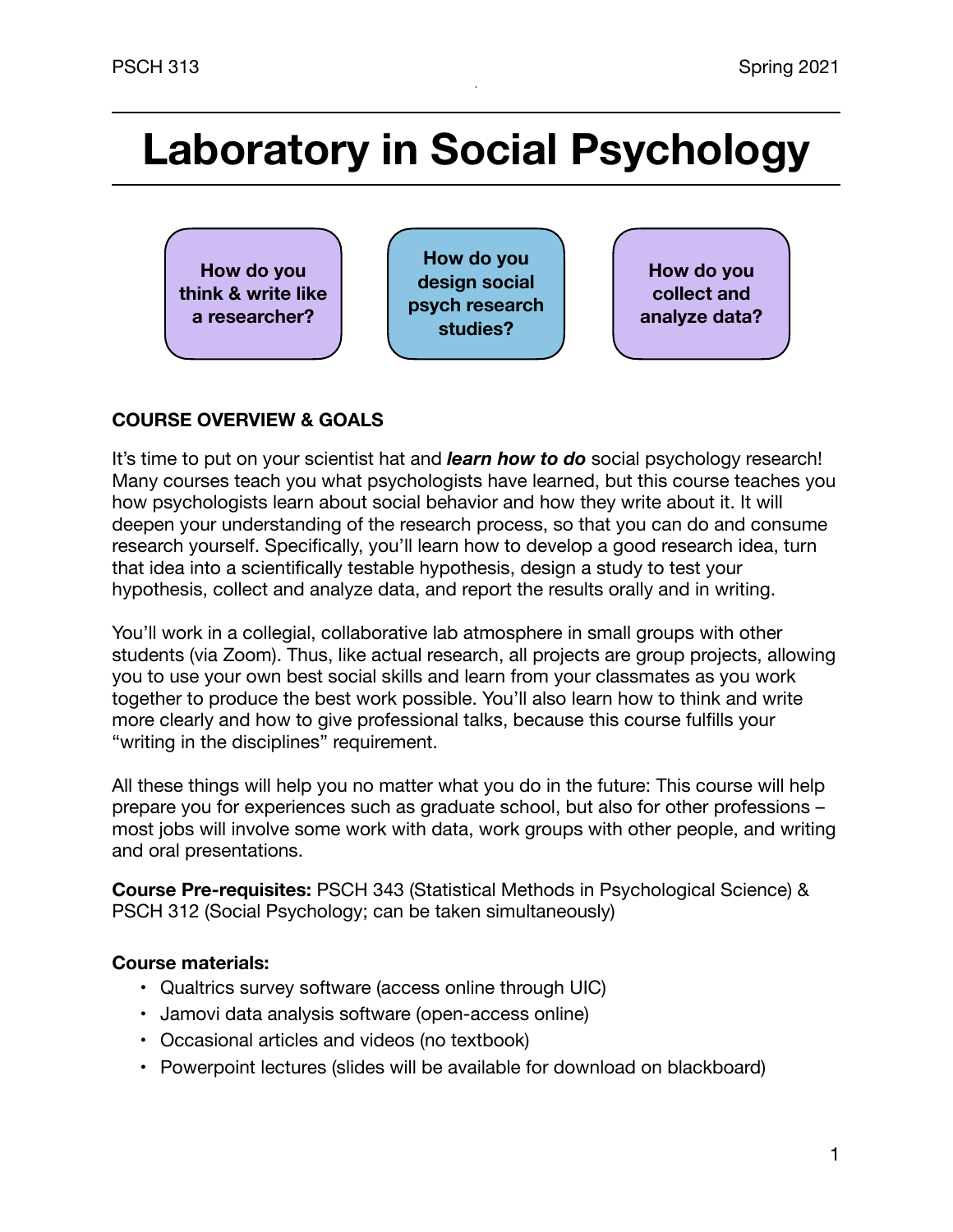## **ABOUT YOUR INSTRUCTORS**

**Professor:** Rebecca Littman (call me Professor or Prof Littman; pronouns: she/her)

**Email:** [rlittman@uic.edu](mailto:rlittman@uic.edu) (expect a response within 48 hours, and *please* email me again if you haven't heard back by then or if it's very urgent!)

**Zoom student hours:** Student hours are time that I've dedicated to meeting with all of you! I highly encourage you to stop by, whether it's just to say hi, ask questions about the course, or talk to me about any challenges you're facing. We're living through a crazy time right now with the pandemic! You can sign up for a 20 minute meeting slot on any Thursday between 4-5:30pm CT on the Calendly

website here: <http://calendly.com/rlittman>. Feel free to come alone or in groups. If that time block doesn't work for you, please email me to set up a meeting at a different time. I always enjoy meeting with students, so don't be shy! I'm here for you.

**Teaching Assistant:** Kelly Burke (call me Kelly; pronouns: she/her)

**Email:** burke36@uic.edu

**Zoom student hours:** Kelly is also excited to meet with you all throughout the semester! You can sign up for a 20 minute meeting slot on any Wednesday after class from 11-12:30pm CT on Calendly here: [https://calendly.com/kellysstudenthours/kelly-s-student-hours.](https://calendly.com/kellysstudenthours/kelly-s-student-hours) If that timing doesn't work for you, send Kelly an email to schedule another time!

## **COURSE FORMAT**

You'll like this small discussion/lecture/lab class, because the material is interesting and because both your professor and your TA are student-centered teachers who really care about teaching and about you. We'll do everything we can to help you learn the material! It's not an easy class, and we can't do it for you, but as long as you're willing to work hard and do your part, we will give you every resource you need to do well, including social support!

**Virtual zoom classroom:** This small, on-line course is like a small, interactive seminar with occasional lectures. All students are required to prepare well for each class session and participate actively during each class. Class time will be devoted to (a) demonstrations, discussions, and lectures (during which you should always take careful notes); (b) project planning and survey construction on Qualtrics software; (c) data cleaning; (d) data analysis; and (e) students' presentations. Outside of class sessions (by yourself and with your group members via Zoom), you will collect data, do homework, write papers, search for literature, study, and read. The biggest mistake students make is not doing enough work outside of class, so make sure you don't fall into that trap!



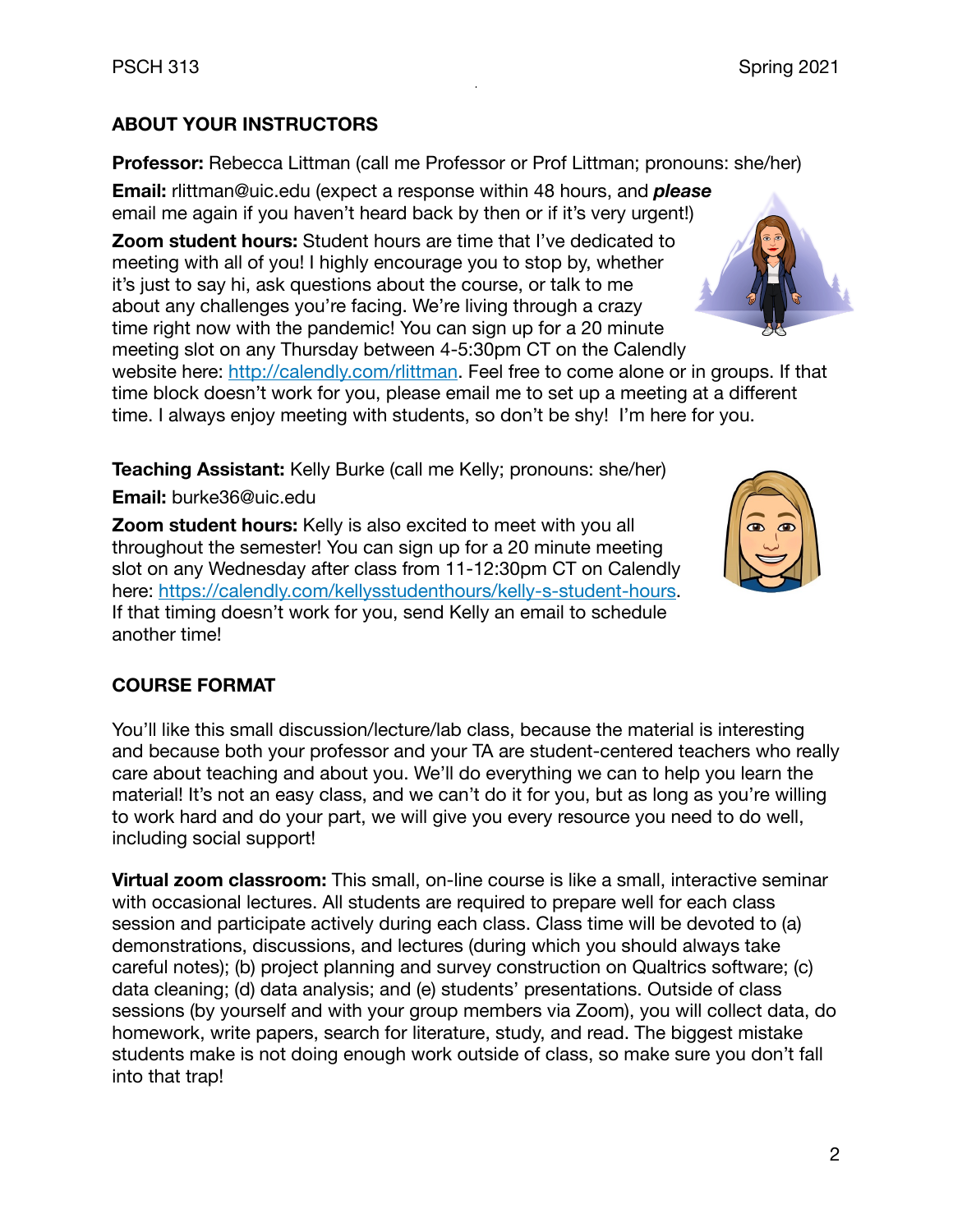**Complete a research study from start to finish:** In this class, you will create, design, conduct, and analyze a study from start to finish in assigned groups of 3 or 4 students. By completing a study from beginning to end quickly, you will develop an early appreciation for all of the many activities that are involved in carrying out a research project, and how to work quickly together. The TA and professor will help you with these projects by providing many resources and examples that you can follow. You have to be very organized and efficient, but you will also have a lot of fun!

## **COURSE SCHEDULE**

An up-to-date, "living" course schedule can be found online **[here](https://docs.google.com/spreadsheets/d/19f2R1N9RaEywZA9-nsRXQRImyqJiwHKuQK7436TB3yg/edit?usp=sharing)**. This schedule lists the weekly topics, describes what we'll do in class each session, lays out due dates, and includes links to course materials (all materials will also be posted on blackboard).

**This class is designed to be flexible**. I will solicit your feedback throughout the course, and may make changes in response to your comments. Expect the class to be challenging, but we'll make sure we go at an appropriate pace given that we're living through a global pandemic!



## **HOW YOUR LEARNING WILL BE ASSESSED**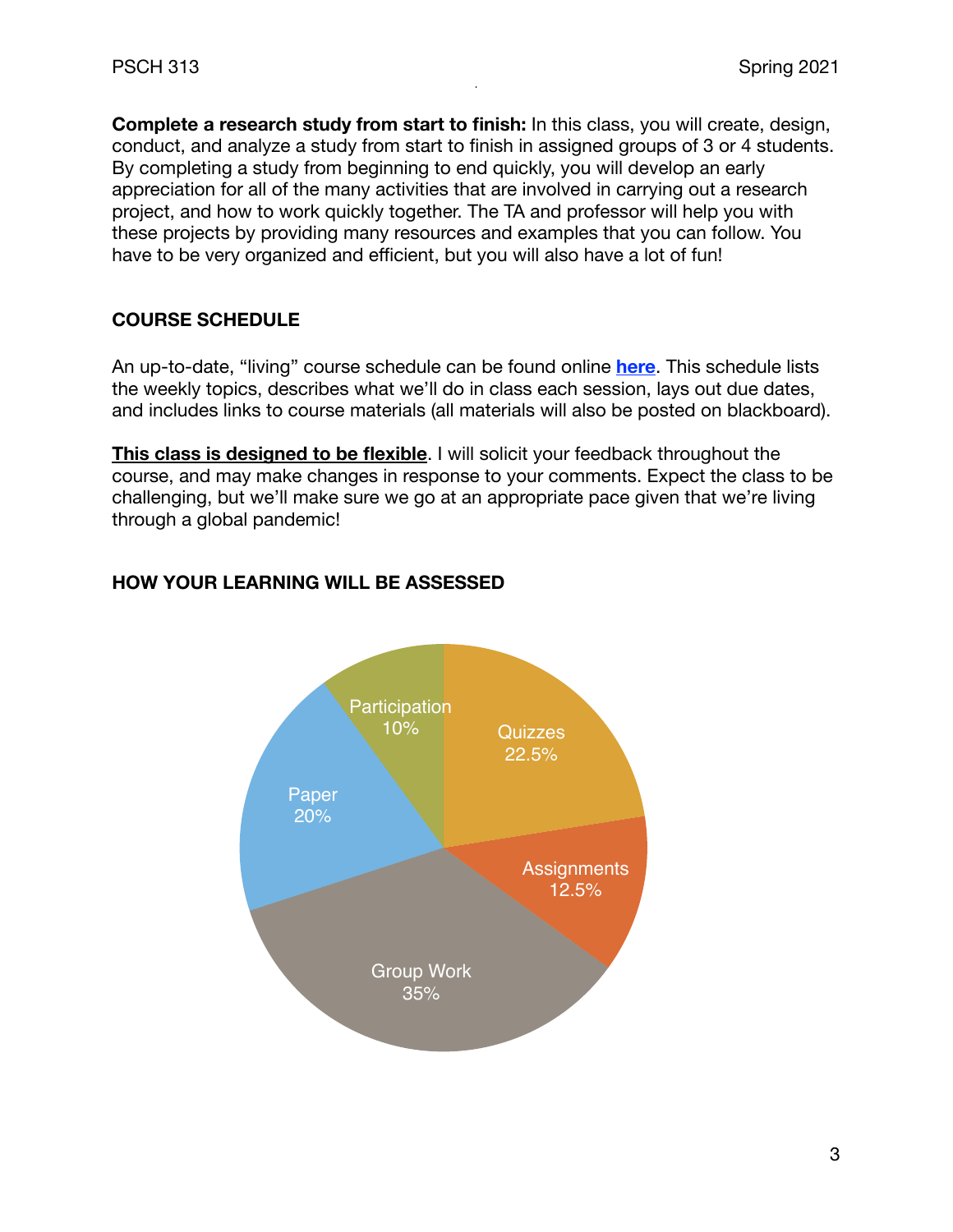**Quizzes (22.5%):** This course will have three exams on the following topics: research methods, writing & grammar, and data analysis. Quizzes 1 & 2 will be in-class (you will be required to keep your video on and sign an honor statement), and Quiz 3 will be an open note, take-home quiz. Each quiz is worth 75 points (7.5% of your grade each).

**Individual assignments (12.5%):** You will complete three individual assignments throughout the semester. The first assignment is an ethics training (25 points). The second is a feedback exercise where you will try out some of your classmates' research studies and will prepare constructive written feedback for them (50 points). The third is a fun exercise where you will make a twitter thread explaining the results of your research study (50 points).

**Group work (35%):** Much of the work in this class will be done in your collaborative research group of 3-4 students. As a group, you will prepare a study proposal (100 points); complete a pre-registration assignment where you lay out your study hypotheses, methods, and intended analyses (100 points); and prepare and give an oral presentation to the class (150 points).

**APA style paper (20%):** You will individually write an APA style paper describing your research study and results (8-12 pages of text, not including the title page, abstract, references, tables, and/or appendices). You'll be able to draw on your study proposal, pre-registration, and group presentation. However, the paper must be your individual work - *do not work together on this!*

**Class Participation (10%):** Show up and participate!

To get credit for attendance, you must do more than just "appearing" on line for each class. You must also:

- Show up on time with both audio and video working (log in and be ready for class by 9:00am CT – which means testing your camera and mike and connection before 9:00!). Audio-only participation (unless it's an emergency, like your internet went down one day)
- Actively participate by being fully attentive and making thoughtful in-class comments
- Do your fair share of group work, on time, and to the best of your ability. Be responsible, professional, and fulfill obligations to others within your groups, just as you will do in jobs for the rest of your lives. When working in groups, just like a lecture class, you must attend that group session until class lets out at 10:50. We track this electronically. You will lose participation for each early departure
- Pet cameo appearances are always welcome!! But not other disruptions…don't distract class or be distracted during class by other electronic devices or other people or using chat, etc. We can all see you -- do not eat (drinking is fine!), answer your cell phone, do exercises during class, etc.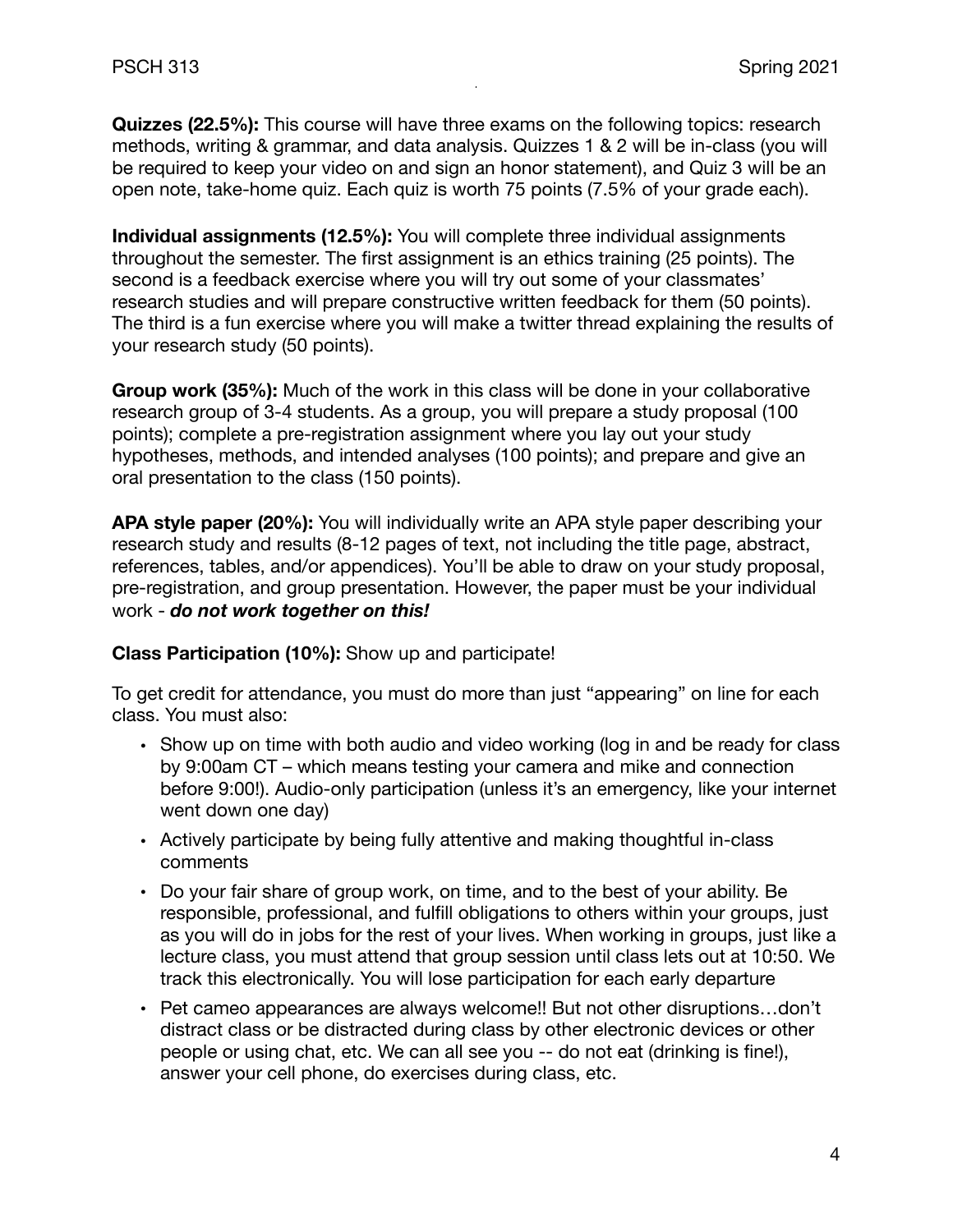Students will lose participation points for not fulfilling the expectations above. Also, students will lose 1% for each unexcused absence. You may have 2 excused absences (for personal or family illness, death, accidents, etc., but not for things like attending another class, workshop, internship, etc.). If you miss a class, you are still responsible for getting everything done during a missed class from another student. Exception: See statement below about emergencies, and religious holidays are accommodated in keeping with UIC Senate policy, which requires students to provide advance notice: [http://dos.uic.edu/docs/](http://dos.uic.edu/docs/UIC%20Senate%20Policy%20on%20Religious%20Holidays.pdf)

[UIC%20Senate%20Policy%20on%20Religious%20Holidays.pdf](http://dos.uic.edu/docs/UIC%20Senate%20Policy%20on%20Religious%20Holidays.pdf)

| <b>Source</b>                     | Points (% of total grade) |
|-----------------------------------|---------------------------|
| Quiz 1 - Research Methods         | 75 pts (7.5%)             |
| Quiz 2 - Writing & Grammar        | 75 pts (7.5%)             |
| Quiz 3 - Data analysis            | 75 pts (7.5%)             |
| Assignment - Ethics training      | 25 pts (2.5%)             |
| Assignment - Pilot study feedback | 50 pts (5%)               |
| Assignment - Twitter thread       | 50 pts (5%)               |
| Group work - Study proposal       | 100 pts (10%)             |
| Group work - Pre-registration     | 100 pts (10%)             |
| Group work - Presentation         | 150 pts (15%)             |
| APA style paper                   | 200 (20%)                 |
| Class participation               | 100 pts (10%)             |
| Total                             | <b>1000 pts</b>           |

## **Grading**

I am committed to making sure the assessment of your learning in this course is comprehensive, fair, and equitable. Your grade in this class will be based on the number of points you earn out of the total number of points possible and is not based on your rank relative to other students. Furthermore, grades are assigned without strict limits on the proportion of each letter grade given in the course. If, for any reason, you have concerns about your grade in the course, please email me or your TA so that we can discuss [study techniques](https://drive.google.com/file/d/1n-K38PaL2wyd185QBYK-3KYH7qMPHDLi/view?usp=sharing) or alternative strategies to help you.

| Grading |                |
|---------|----------------|
| A       | 90-100%        |
| В       | 80-89.9%       |
| Ć       | 70-79.9%       |
| D       | 60-69.9%       |
| F       | 59.9% or lower |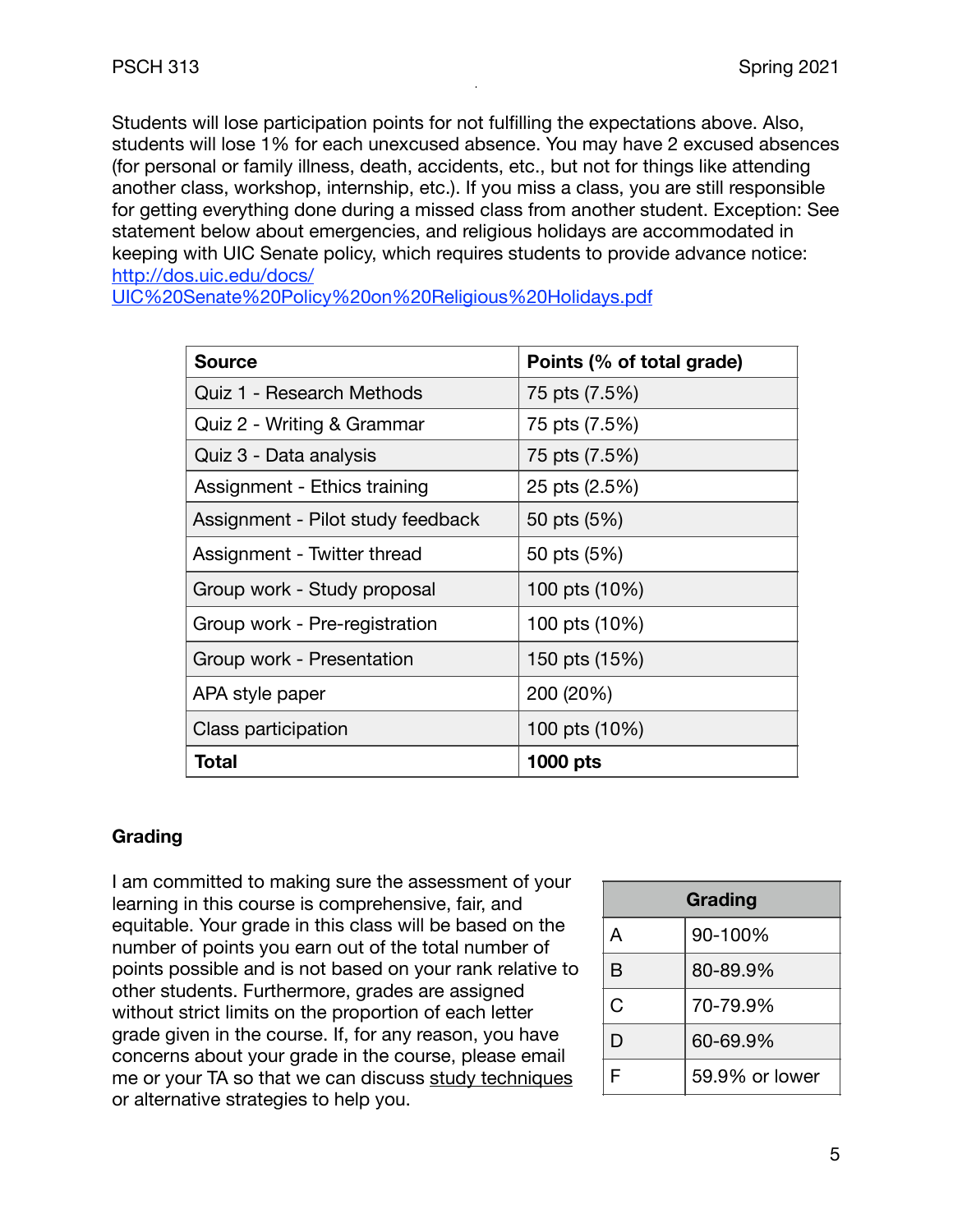## **COURSE POLICIES**

## **Special requirements for on-line lab learning:**

- **This is a camera ON class.** You must have a strong internet connection, a good web camera, and a good microphone, b*e*cause you need to see us and our presentations, and we need to see you clearly. You are required to use both video and audio at all times. *You cannot participate by audio only.*
- You must take quizzes with your camera on at all times, and be on your honor not to cheat.
- You must carefully read all email and Blackboard communications from the professor and TA.
- **• Communicate!** If you face any challenges this semester, communicate with your professor or TA early and often. We are here to support you!

**Technology:** You will need regular access to a personal computer that runs on a broadband Internet connection. Please contact ACCC to request and borrow a laptop or be assigned a hotspot for the semester if you do not have the required hardware and internet capabilities.

**Experiments.** You agree to conduct studies and to participate in studies conducted by other members of the class, as well as demonstrations conducted by the instructor and TA. In keeping with guidelines of the UIC Institutional Review Board, the governing body of all research at UIC, PSCH 313 class study participation and the experiments you run are both part of the normal educational practices in this class, and not a part of formal research. We will not generate data that will be professionally presented or published or otherwise generalized beyond this teaching situation.

**Two-Way Communication:** Towards the goal of making learning as impactful as possible this semester, and at the same time acknowledging the stress and anxiety you may be feeling about the uncertainties in your daily routines and educational experiences related to COVID-19, we will strive to engage in clear and frequent twoway communication regarding my expectations of you, the class workflow, and unexpected challenges arising that may impede your participation in required class sessions, including exams, or timely completion of assignments. I will do my best to support your learning experience by listening to your needs and by conducting this course with compassion, empathy, and patience.

**Late Work and Missed Exams**: Plan on submitting work on time. Both late work and make-ups exams are generally not permitted. However, in case of an emergency please get in touch with me as soon as possible to let me know what's going on. More communication is always better!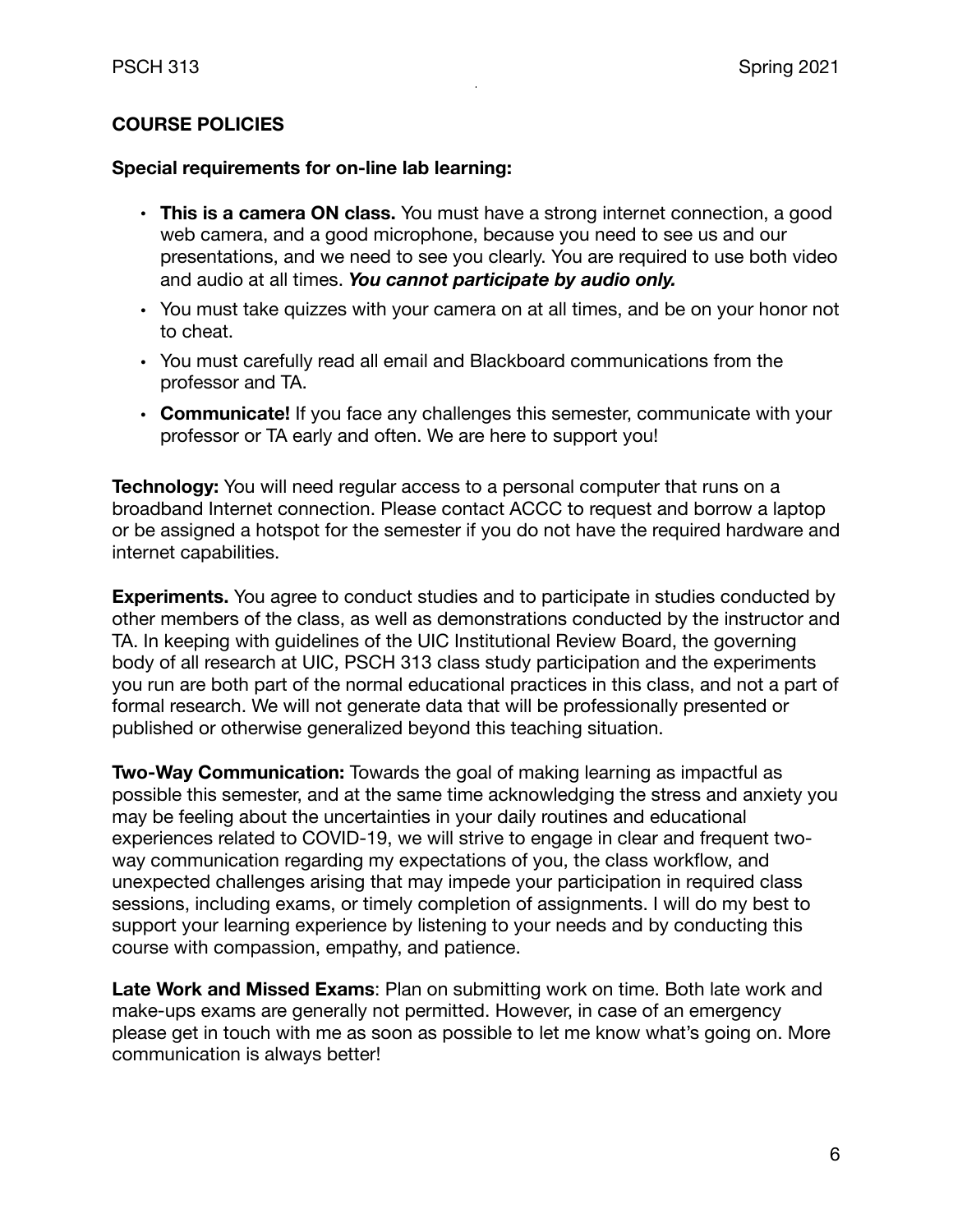**Put your heart into this class. Ours is already there.** Do the work, be happy to learn, be excited, and welcome lots of feedback – that's the only way you'll learn!

## **OUR INCLUSIVE LEARNING ENVIRONMENT**

Prof Littman and your TA Kelly value diversity and inclusion. Regardless of age, disability, ethnicity, race, gender, gender identity, sexual orientation, socioeconomic status, geographic background, religion, political ideology, language, or culture, we expect all members of this class to contribute to a respectful, welcoming, and inclusive environment for every other member of our class. If there are aspects of the instruction or design of this course that result in barriers to your inclusion, engagement, accurate assessment or achievement, please notify us as soon as possible.

## **Disability Accommodation Procedures**

UIC is committed to full inclusion and participation of people with disabilities in all aspects of university life. If you face or anticipate disability-related barriers while at UIC, please connect with the Disability Resource Center (DRC) at [drc.uic.edu,](https://drc.uic.edu/) via email at [drc@uic.edu,](mailto:drc@uic.edu) or call (312) 413-2183 to create a plan for reasonable accommodations. In order to receive accommodations, you will need to disclose the disability to the DRC, complete an interactive registration process with the DRC, and provide me with a Letter of Accommodation (LOA). Upon receipt of a LOA, I will gladly work with you and the DRC to implement approved accommodations.

## **ACADEMIC INTEGRITY**

**Community Standards:** UIC is an academic community committed to providing an environment in which research, learning, and scholarship can flourish and in which all endeavors are guided by academic and professional integrity. In this community, all members including faculty, administrators, staff, and students alike share the responsibility to uphold the highest standards of academic honesty and quality of academic work so that such a collegial and productive environment exists.

As a student and member of the UIC community, you are expected to adhere to the [Community Standards](https://dos.uic.edu/community-standards/) of integrity, accountability, and respect in all of your academic endeavors. When [accusations of academic dishonesty](https://dos.uic.edu/community-standards/academic-integrity/) occur, the Office of the Dean of Students investigates and adjudicates suspected violations of this student code. Unacceptable behavior includes cheating, unauthorized collaboration, fabrication or falsification, plagiarism, multiple submissions without instructor permission, using unauthorized study aids, coercion regarding grading or evaluation of coursework, and facilitating academic misconduct. Please review the [UIC Student Disciplinary Policy](https://dos.uic.edu/wp-content/uploads/sites/262/2018/10/DOS-Student-Disciplinary-Policy-2018-2019-FINAL.pdf) for additional information about the process by which instances of academic misconduct are handled towards the goal of developing responsible student behavior.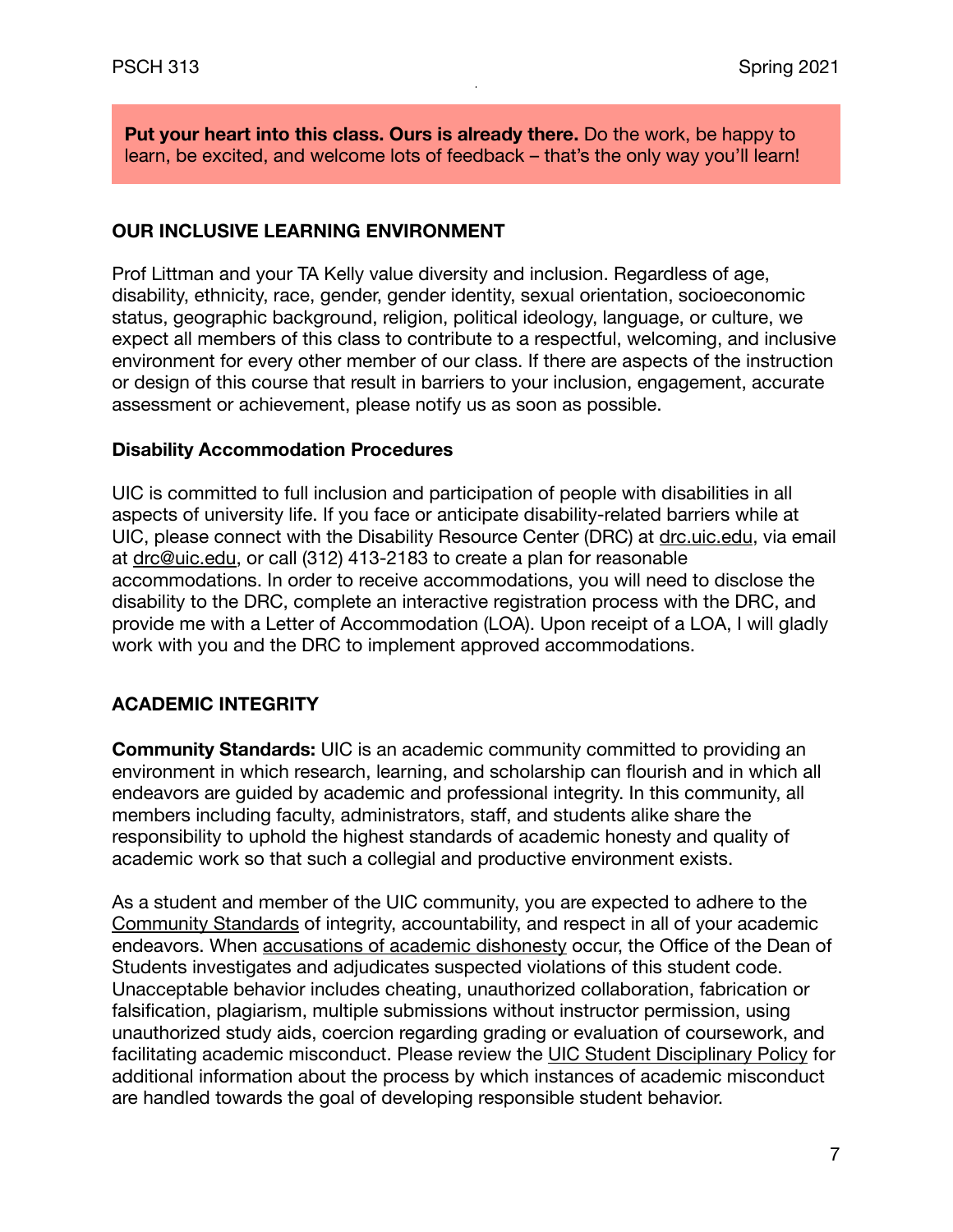By submitting your assignments for grading you acknowledge these terms, you declare that your work is solely your own, and you promise that, unless authorized by the instructor or proctor, you have not communicated with anyone in any way during an exam or other online assessment. Let's embrace what it means to be a UIC community member and together be committed to the values of integrity.

By enrolling in this course, you agree to uphold a class honor code in which we trust one another and engage only in behaviors that reflect our community standards of academic integrity.

**If any part of you feels even slightly tempted to engage in academic dishonesty for the sake of a better grade, come talk to me and I'll give you all sorts of tips and tricks to earn that grade you're hoping for.**

## **EXPERIENCING PERSONAL AND ACADEMIC CHALLENGES**

As an undergraduate at UIC, you may experience challenges such as struggles with academics, finances, student life, or your personal well-being. Please know this is completely normal and you shouldn't hesitate to ask for help. Come to me, or if it is about an issue beyond the scope of this class, please contact your college advisors, or get help from any number of other support services and resources available to all UIC students. A comprehensive list is available on the [Current Student Resources](https://today.uic.edu/resources/current-students) website. Academic resources that I encourage you to explore as needed are listed on the [Student Academic Resources](https://provost.uic.edu/student-resources/) website.

**If you are in immediate distress**, please call the UIC Counseling Center at (312) 996-3490 to speak directly with a counselor or to schedule an appointment with a counselor. If calling after business hours (which at UIC are typically from 9 am - 5 pm CT, M-F), press 2 to be connected to a crisis counselor. You can find additional online mental health resources on the [Counseling Center Resources](https://counseling.uic.edu/online-resources/)

If you experience sexual violence, identity-based harm, or any other personal crisis at any point during the course, please don't hesitate to reach out so I can (1) help you get caught up in class, (2) put you in contact with the appropriate resources and services, and (3) answer questions to the extent that I am qualified to do so. Note that Faculty and TAs are required by both university policy and federal law to report all disclosures of sexual violence to the appropriate campus authorities. But please know that I am more than willing to support survivors throughout the process. If you'd rather not talk to your professor about these issues, I completely understand. Please see the resources below.